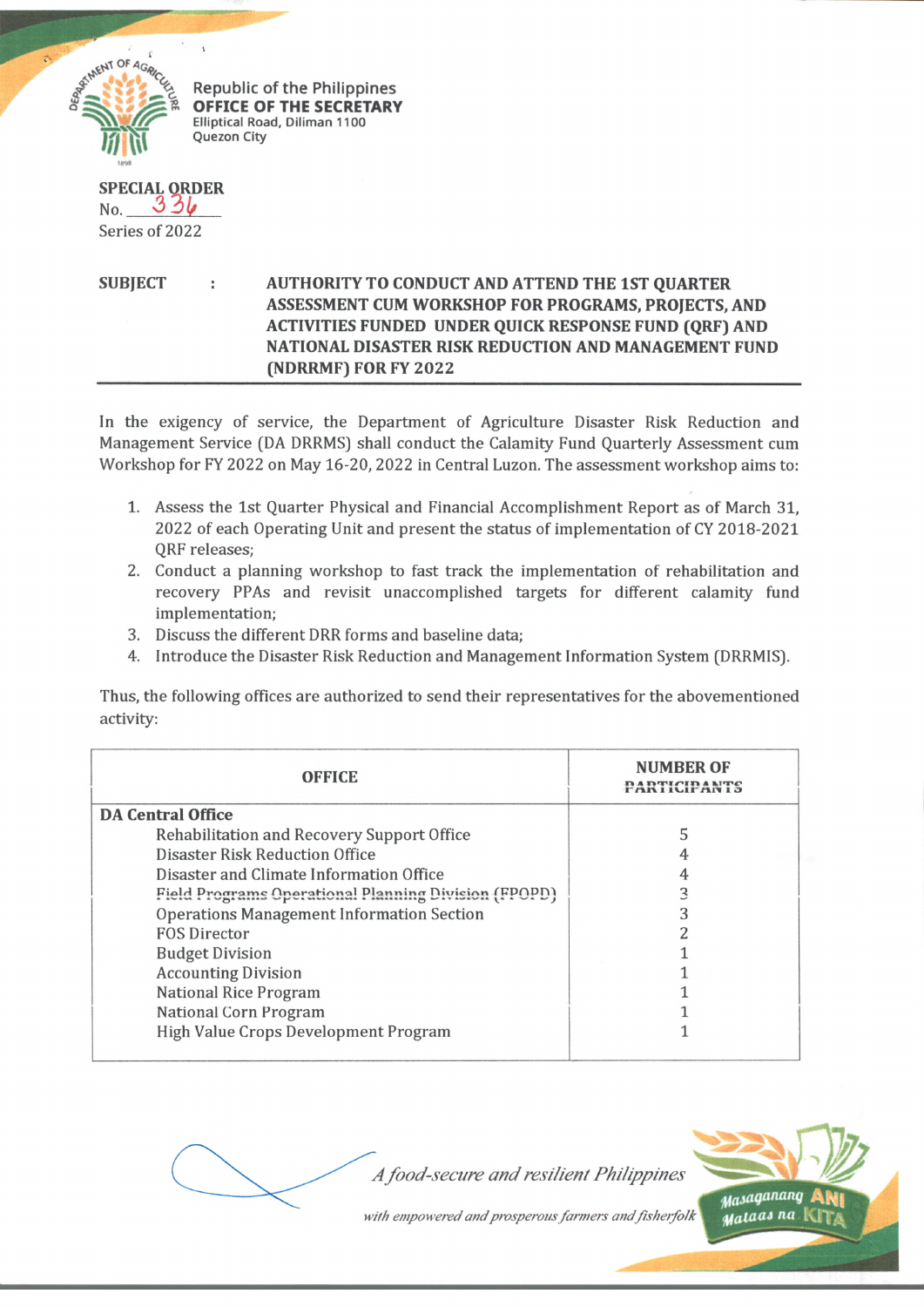

Republic of the Philippines **OFFICE OF THE SECRETARY Elliptical Road, Diliman 1100 Quezon City**

| <b>DA-Regional Field Offices</b>                          |                |
|-----------------------------------------------------------|----------------|
| Rehabilitation and Recovery Focal and Report Officer      |                |
| CAR                                                       | 3              |
| Region I                                                  | 3              |
| Region ii                                                 | 3              |
| Region III                                                | 3              |
| CALABARZON                                                | 3              |
| <b>MIMAROPA</b>                                           | 3              |
| Region V                                                  | 3              |
| <b>Region VI</b>                                          | 3              |
| <b>Region VII</b>                                         | 3              |
| <b>Region VIII</b>                                        | 3              |
| Region IX                                                 | 3              |
| <b>Region X</b>                                           | 3              |
| <b>Region XI</b>                                          | 3              |
| Region XII                                                | 3              |
| <b>Region XIII</b>                                        | 3              |
| Ministry of Agriculture, Fisheries, and Agrarian Reform - |                |
| Bangsamoro Autonomous Region in Muslim Mindanao           |                |
| (MAFAR-BARMM)                                             |                |
| Rehabilitation and Recovery Focal, Report Officer,        | 3              |
| <b>Budget Officer and Accounting Officer</b>              |                |
| <b>DA Attached Bureau and Agencies</b>                    |                |
| Rehabilitation and Recovery Focal and Budget Officer      |                |
| <b>BFAR</b>                                               | 2              |
| BAI                                                       | 2              |
| PhilFIDA                                                  | 2              |
| <b>BPI</b>                                                | $\overline{2}$ |
| <b>Secretariat/Host Region</b>                            | 3              |
| <b>TOTAL</b>                                              | 85             |

All expenses such as transportation fare, per diem (to and from the workshop venue), and incidental expenses shall be chargeable against their respective offices' funds, while food and accommodation during the workshop shall be chargeable against DA-RFO III funds under Extension Support, Education and Training Services (ESETS) 2022. Furthermore, all expenses of participants in excess of the allowed number of participants are chargeable against their respective agencies' funds. All expenses relative to the attendance to the workshop are subject to existing accounting and auditing rules and regulations.



with empowered and prosperous farmers and fisherfolk

*w^*